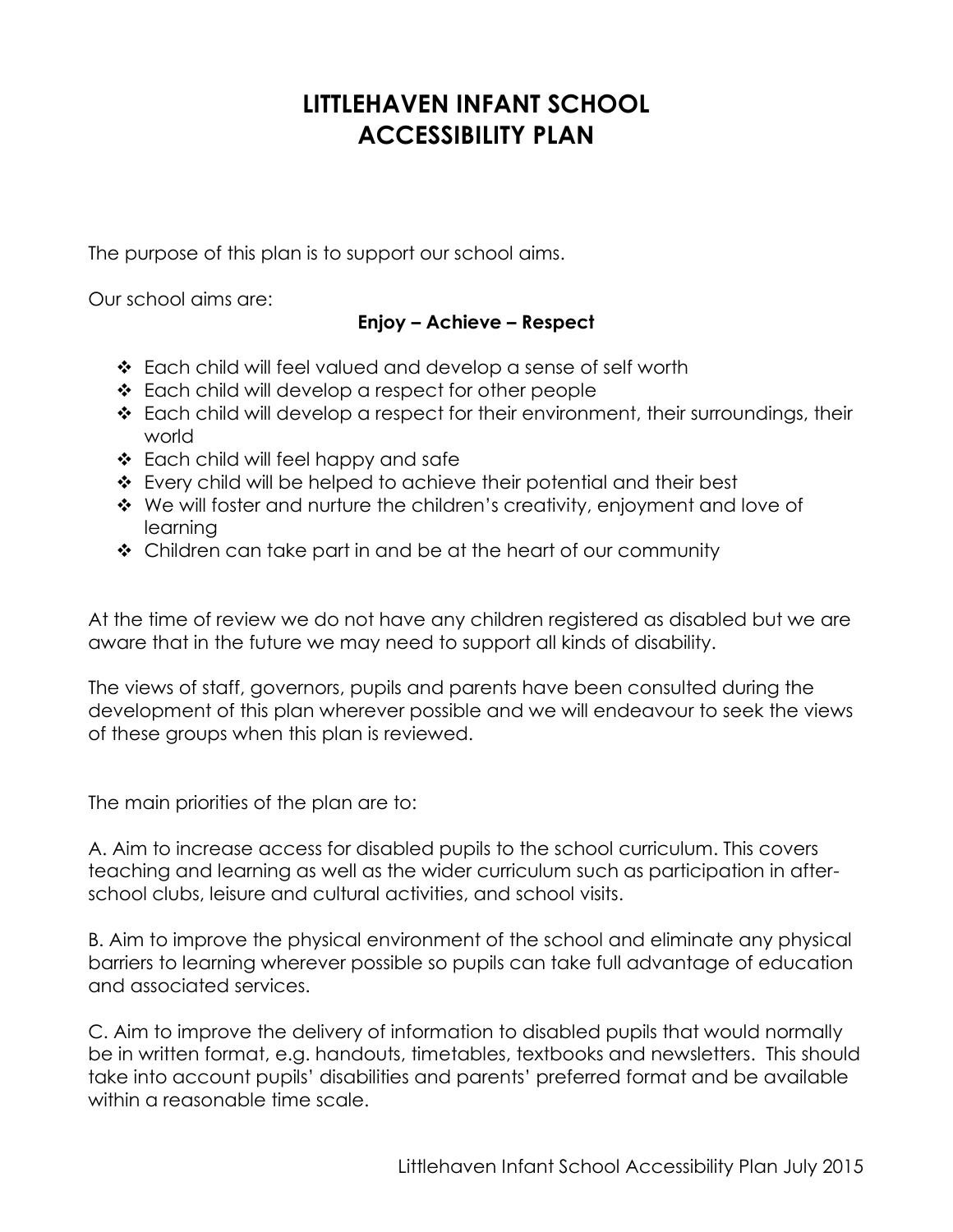The Headteacher will manage these aims on a day-to-day basis.

The school's Inclusion Manager is Ms J. Phillips\*.

The Accessibility Plan will be monitored by the Governing Body through the Safeguarding and Community working party, Teaching and Learning working party and Resources Committee.

The Accessibility Plan will be published on the school's website and is to be reviewed every 3 years.

A copy is available upon request to the School Office.

Reviewed: July 2015 Next Review: July 2018

\*updated September 2017